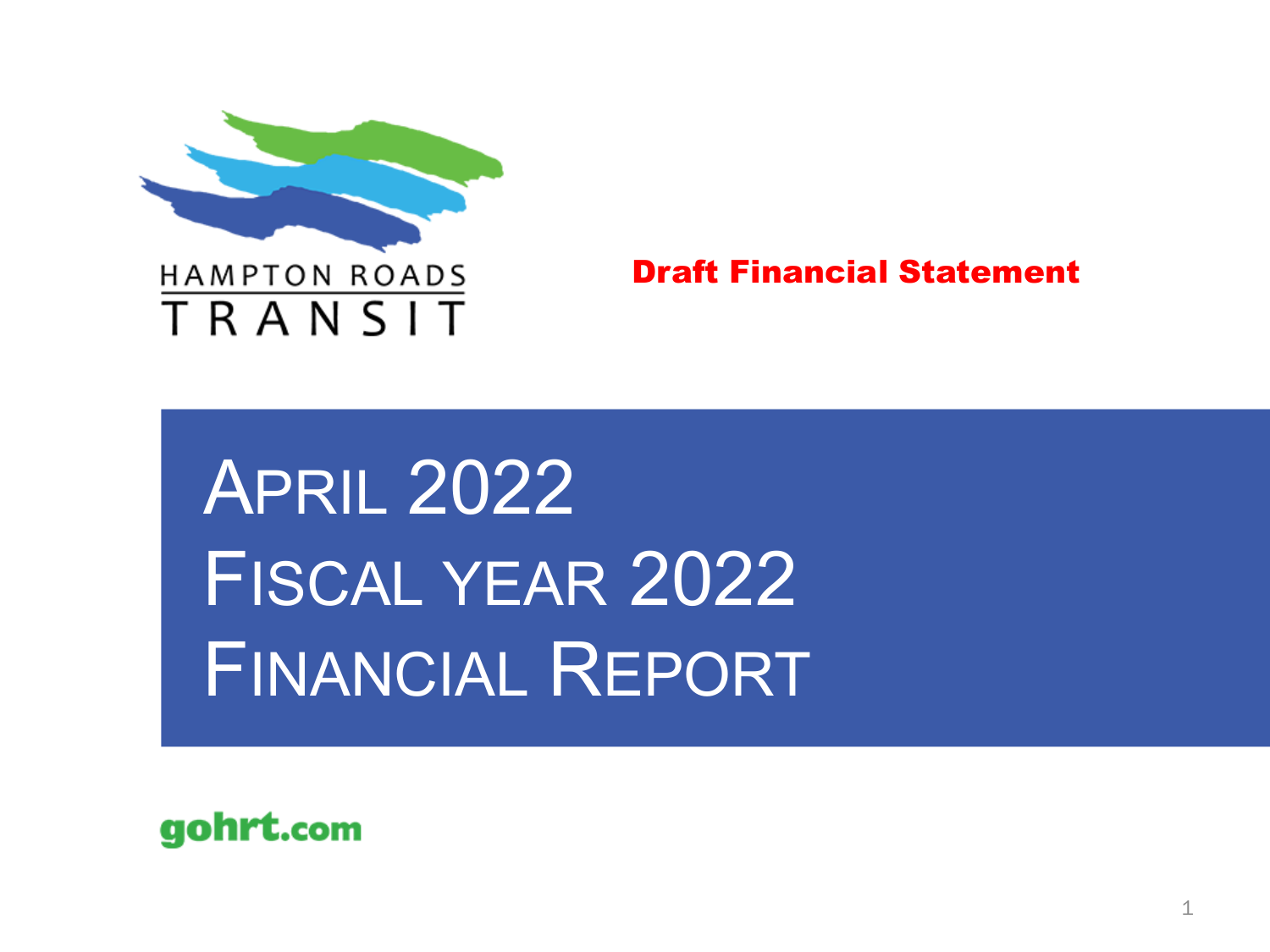# **OPERATING FINANCIAL STATEMENTS April 2022**

| <b>FISCAL YEAR 2022</b>            | <b>Annual</b>   | <b>Month to Date</b> |               |      |               | <b>Year to Date</b> |                     |     |               |               |               |    |              |             |
|------------------------------------|-----------------|----------------------|---------------|------|---------------|---------------------|---------------------|-----|---------------|---------------|---------------|----|--------------|-------------|
| Dollars in Thousands               | <b>Budget</b>   |                      | <b>Budget</b> |      | <b>Actual</b> | Variance            |                     |     | <b>Budget</b> |               | <b>Actual</b> |    | Variance     |             |
| <b>Operating Revenue</b>           |                 |                      |               |      |               |                     |                     |     |               |               |               |    |              |             |
| Passenger Revenue                  | \$<br>8,442.0   | \$                   | 703.5         | -\$  | 608.8         | \$<br>(94.7)        | $(13.5) \%$ \$      |     | 7,035.0       | $\frac{1}{2}$ | 6,707.4       | \$ | (327.6)      | $(4.7)$ %   |
| <b>Advertising Revenue</b>         | 1,075.0         |                      | 89.6          |      | 120.1         | 30.5                | 34.0 %              |     | 895.8         |               | 976.4         |    | 80.6         | 9.0 %       |
| Other Transportation Revenue       | 2,335.0         |                      | 194.6         |      | 203.5         | 9.0                 | 4.6 %               |     | 1,945.8       |               | 2,024.8       |    | 79.0         | 4.1 %       |
| Non-Transportation Revenue         | 60.0            |                      | 5.0           |      | 16.9          | 11.9                | 238.0 %             |     | 50.0          |               | 70.1          |    | 20.1         | 40.3 %      |
| <b>Total Operating Revenue</b>     | 11,912.0        |                      | 992.7         |      | 949.3         | (43.3)              | (4.4) %             |     | 9,926.6       |               | 9,778.8       |    | (147.8)      | (1.5) %     |
| <b>Non-Operating Revenue</b>       |                 |                      |               |      |               |                     |                     |     |               |               |               |    |              |             |
| Federal Funding (5307/5337)        | 22,053.7        |                      | 1,837.8       |      | (327.3)       | (2, 165.1)          | $(117.8)$ %         |     | 18,378.1      |               | 14,321.1      |    | (4,057.0)    | $(22.1)$ %  |
| <b>HRRTF</b> Funding               | 5,730.1         |                      | 477.5         |      | 264.8         | (212.7)             | (44.5) %            |     | 4,775.1       |               | 2,900.9       |    | (1,874.2)    | $(39.2)$ %  |
| <b>State Funding</b>               | 21,438.3        |                      | 1,786.5       |      | 3,904.6       | 2,118.1             | 118.6 %             |     | 17,865.3      |               | 21,934.5      |    | 4,069.2      | 22.8 %      |
| <b>Local Funding</b>               | 44,696.1        |                      | 3,724.7       |      | 3,724.7       |                     | %<br>$\blacksquare$ |     | 37,246.8      |               | 37,246.8      |    |              | $\%$<br>- 1 |
| <b>Total Non-Operating Revenue</b> | 93,918.3        |                      | 7,826.5       |      | 7,566.9       | (259.7)             | $(3.3)$ %           |     | 78,265.2      |               | 76,403.2      |    | (1,862.0)    | $(2.4)$ %   |
| <b>TOTAL REVENUE</b>               | \$<br>105,830.2 | S                    | 8,819.2       | - \$ | 8,516.2       | \$<br>(303.0)       |                     | S.  | 88,191.8      | -5            | 86,182.1      |    | \$ (2,009.8) |             |
|                                    |                 |                      |               |      |               |                     |                     |     |               |               |               |    |              |             |
| <b>Personnel Services</b>          | \$<br>67,463.2  | \$                   | 5,543.5       | -\$  | 5,124.3       | \$<br>419.2         | 7.6 %               | -\$ | 56,388.2      | -S            | 55,219.3      | \$ | 1,168.9      | 2.1%        |
| <b>Contract Services</b>           | 13,812.3        |                      | 1,245.1       |      | 940.8         | 304.4               | 24.4 %              |     | 11,179.0      |               | 8,402.2       |    | 2,776.8      | 24.8 %      |
| Materials & Supplies               | 5,460.0         |                      | 481.1         |      | 302.3         | 178.9               | 37.2 %              |     | 4,557.3       |               | 3,867.0       |    | 690.3        | 15.1 %      |
| Gas & Diesel                       | 3,984.7         |                      | 332.1         |      | 298.0         | 34.1                | 10.3 %              |     | 3,320.6       |               | 3,412.6       |    | (92.1)       | $(2.8)$ %   |
| Contractor's Fuel Usage            | 597.3           |                      | 49.8          |      | 42.9          | 6.9                 | 13.8 %              |     | 497.7         |               | 427.8         |    | 69.9         | 14.0 %      |
| <b>Utilities</b>                   | 1,098.8         |                      | 72.1          |      | 74.8          | (2.7)               | $(3.8)$ %           |     | 954.6         |               | 908.4         |    | 46.2         | 4.8 %       |
| Casualties & Liabilities           | 3,794.4         |                      | 316.5         |      | 335.0         | (18.5)              | $(5.8)$ %           |     | 3,161.3       |               | 3,479.6       |    | (318.3)      | (10.1) %    |
| Purchased Transportation           | 7,955.7         |                      | 617.1         |      | 687.3         | (70.2)              | (11.4) %            |     | 6,771.4       |               | 5,476.0       |    | 1,295.3      | 19.1 %      |
| Other Miscellaneous Expenses       | 1,663.9         |                      | 161.8         |      | 107.6         | 54.2                | 33.5 %              |     | 1,361.7       |               | 1,106.3       |    | 255.4        | 18.8 %      |
| <b>TOTAL EXPENSE</b>               | \$<br>105,830.2 | \$                   | 8,819.2       | -\$  | 7,912.9       | \$<br>906.3         |                     | \$  | 88,191.8      | S             | 82,299.4      |    | \$5,892.5    |             |
| <b>SURPLUS (DEFICIT)</b>           |                 |                      |               | \$   | 603.3         |                     |                     |     |               | S             | 3,882.8       |    |              |             |

Line of Credit balance as of April 30, 2022, is \$0

CRRSSA balance available through April 30, 2022, expenses: \$7,770,694

**HAMPTON ROADS TRANSIT** 

Draft Financial Statement

 $\mathcal{D}$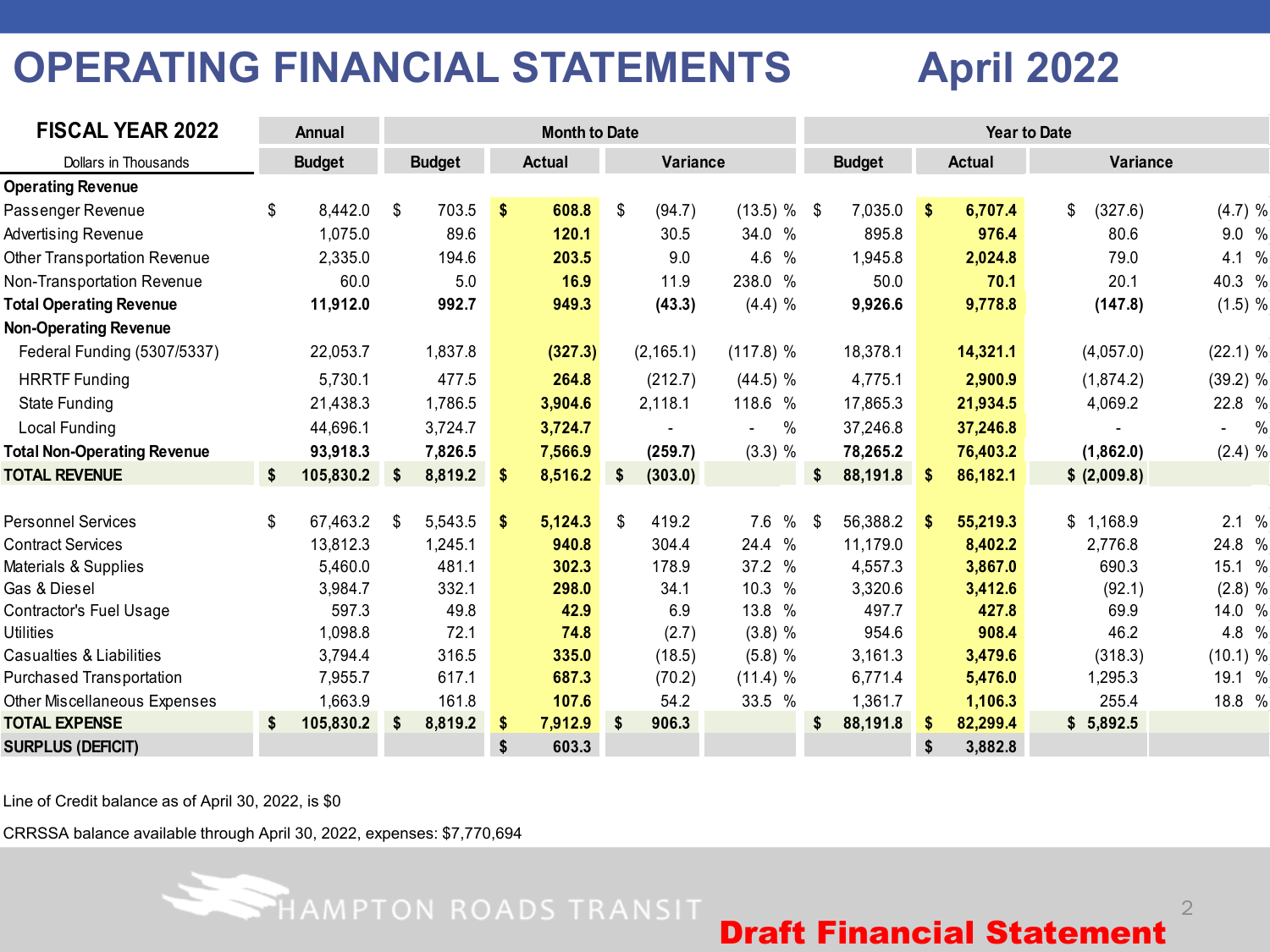# **OPERATING FINANCIAL STATEMENTS April 2022**

### **MAX, PCS, 15-MINUTE INCREMENT**

| <b>FISCAL YEAR 2022</b>   | Annual        | <b>Month to Date</b> |               |                   |        | <b>Year to Date</b> |                       |               |         |               |         |                 |                       |
|---------------------------|---------------|----------------------|---------------|-------------------|--------|---------------------|-----------------------|---------------|---------|---------------|---------|-----------------|-----------------------|
| Dollars in Thousands      | <b>Budget</b> |                      | <b>Budget</b> |                   | Actual | <b>Variance</b>     |                       | <b>Budget</b> |         | <b>Actual</b> |         | <b>Variance</b> |                       |
| <b>Operating Revenue</b>  |               |                      |               |                   |        |                     |                       |               |         |               |         |                 |                       |
| Passenger Revenue         | \$<br>611.1   | \$                   | 50.9          | $\boldsymbol{\$}$ | 36.7   | \$<br>(14.3)        | (28.0) %              | S             | 509.3   | $\sqrt{3}$    | 335.5   | (173.8)<br>\$   | $(34.1)$ %            |
| <b>RTS Program</b>        | 5,730.1       |                      | 477.5         |                   | 264.8  | (212.7)             | (44.5) %              |               | 4,775.1 |               | 2,900.9 | (1,874.2)       | $(39.2)$ %            |
| <b>TOTAL REVENUE</b>      | \$<br>6,341.3 | $\sqrt{3}$           | $528.4$ \$    |                   | 301.6  | \$<br>(226.9)       |                       | \$            | 5,284.4 | -\$           | 3,236.3 | \$ (2,047.9)    |                       |
|                           |               |                      |               |                   |        |                     |                       |               |         |               |         |                 |                       |
| <b>Personnel Services</b> | \$<br>4,811.0 | -\$                  | 400.9         | \$                | 231.4  | \$<br>169.5         | $\frac{0}{0}$<br>42.3 | S.            | 4,009.1 | \$            | 2,489.7 | \$1,519.4       | 37.9 %                |
| <b>Contract Services</b>  | 644.0         |                      | 53.7          |                   | 32.3   | 21.4                | 39.9 %                |               | 536.7   |               | 291.2   | 245.5           | 45.7 %                |
| Materials & Supplies      | 699.4         |                      | 58.3          |                   | 27.3   | 31.0                | 53.2 %                |               | 582.8   |               | 340.0   | 242.7           | 41.6 %                |
| <b>Utilities</b>          | 48.7          |                      | 4.1           |                   | 1.7    | 2.4                 | 58.9 %                |               | 40.6    |               | 20.2    | 20.3            | $\frac{0}{0}$<br>50.1 |
| Casualties & Liabilities  | 138.2         |                      | 11.5          |                   | 9.0    | 2.5                 | 21.9 %                |               | 115.1   |               | 95.1    | 20.0            | 17.4 %                |
| <b>TOTAL EXPENSE</b>      | \$<br>6,341.3 | - \$                 | 528.4         | \$                | 301.6  | \$<br>226.9         |                       | \$            | 5,284.4 | S             | 3,236.3 | \$2,047.9       |                       |
| <b>SURPLUS (DEFICIT)</b>  |               |                      |               | \$                | ٠      |                     |                       |               |         | \$            | ٠       |                 |                       |
|                           |               |                      |               |                   |        |                     |                       |               |         |               |         |                 |                       |



3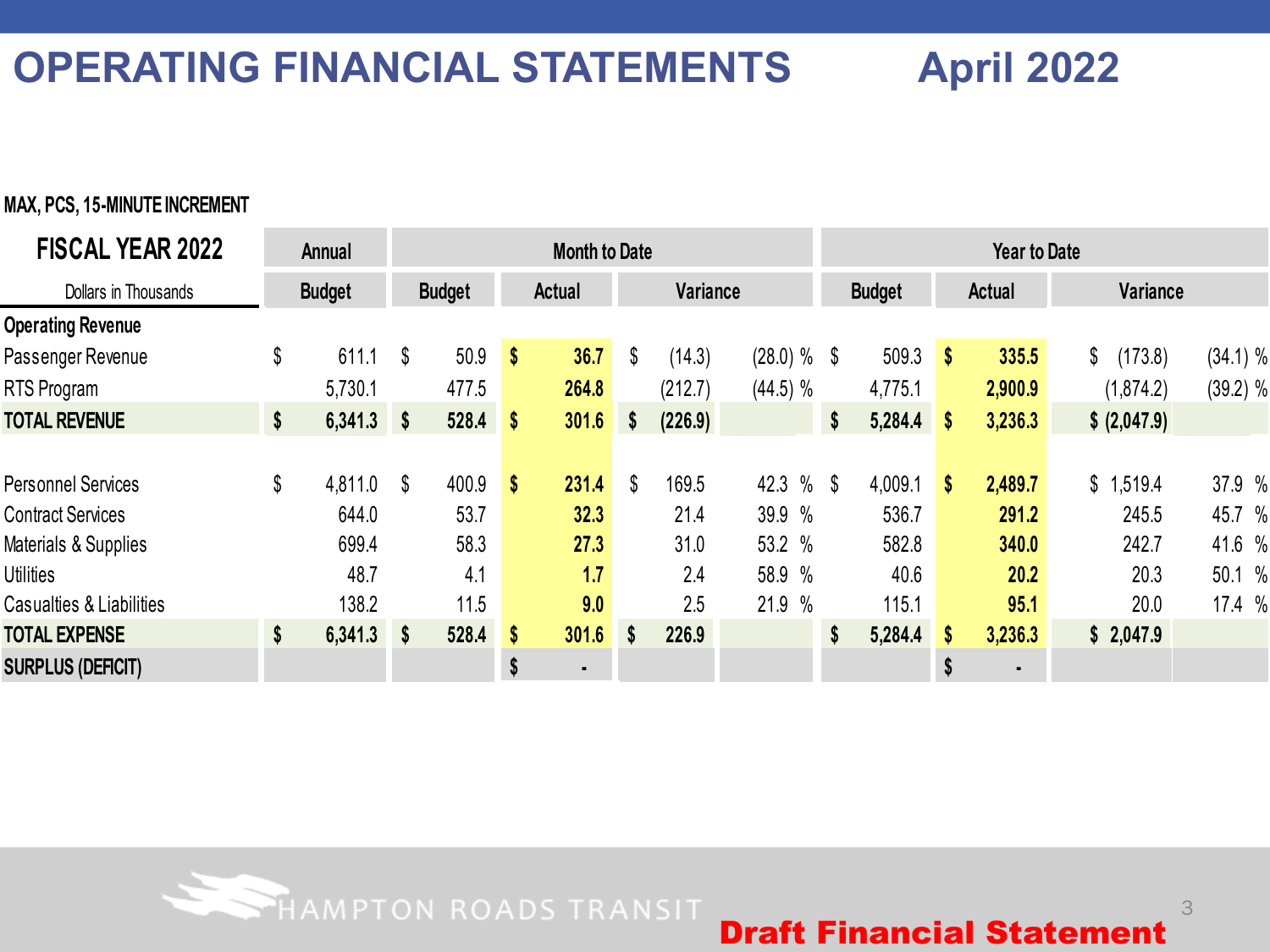## **Non-Operating COVID Revenue and Expenses Apr 2022** Dollars in Thousands

|                                     | <b>Month to Date</b> | <b>Year to Date</b> |         |  |
|-------------------------------------|----------------------|---------------------|---------|--|
| Federal Funding (5307/5337)         | \$<br>326.0          | \$                  | 2,035.2 |  |
| <b>Total Non-Operating Revenue</b>  | \$<br>326.0          | \$                  | 2,035.2 |  |
|                                     |                      |                     |         |  |
| <b>Personnel Services</b>           | \$<br>1.3            | \$                  | 457.2   |  |
| <b>Contract Services</b>            | 26.6                 |                     | 1,002.8 |  |
| <b>Materials &amp; Supplies</b>     | $\blacksquare$       |                     | 21.7    |  |
| <b>Other Miscellaneous Expenses</b> | 298.1                |                     | 553.6   |  |
| <b>Total Non-Operating Expense</b>  | \$<br>326.0          | \$                  | 2,035.2 |  |
| <b>SURPLUS (DEFICIT)</b>            | \$                   | \$                  |         |  |



4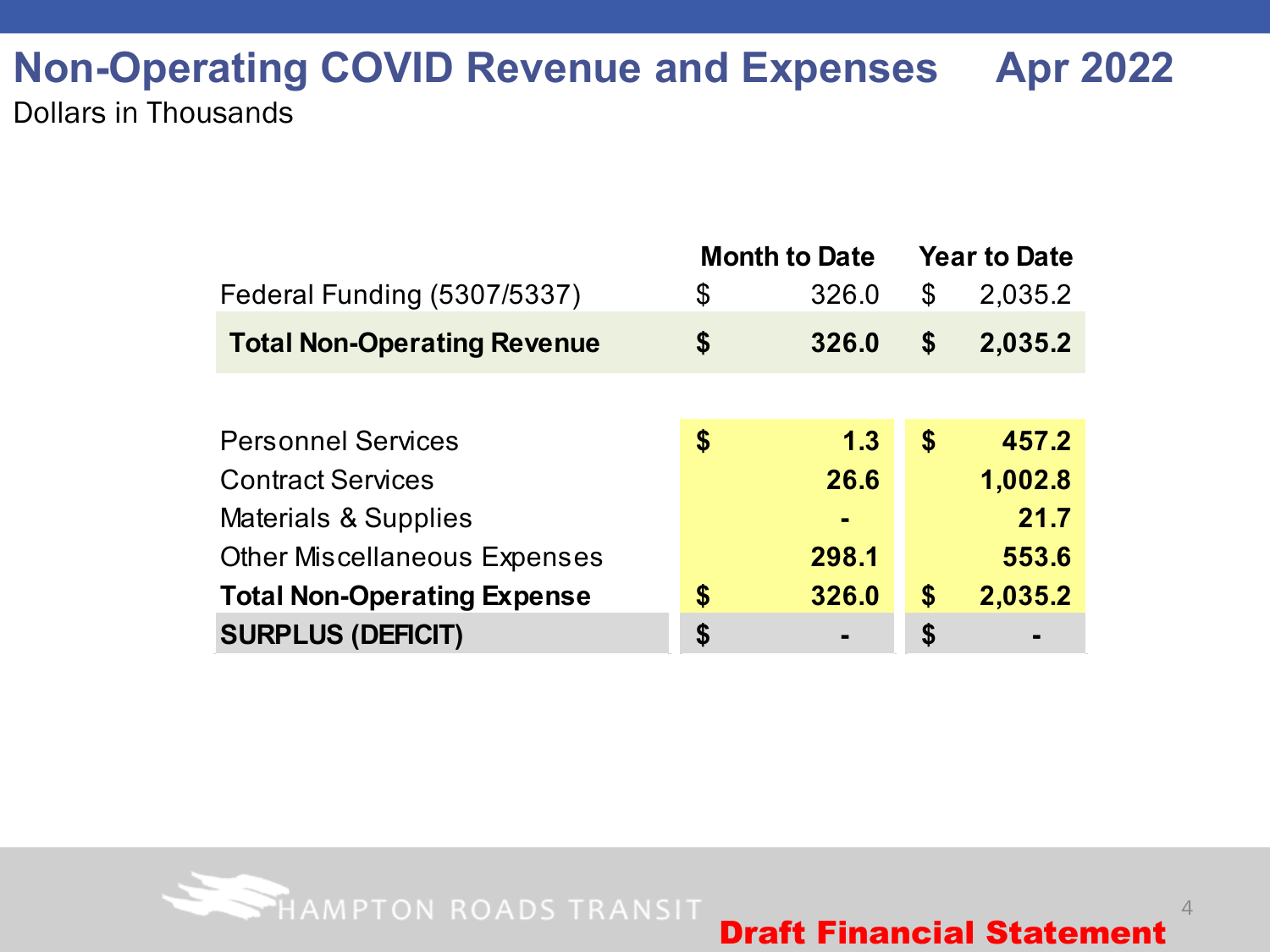# **OPERATING FINANCIAL STATEMENTS April 2022**

### 1,000,000 800,000 600,000 400,000 200,000 JUL **SEPT** OCT DEC APR **AUG NOV JAN** FEB MAR MAY JUN  $FY21$  ACTUAL FY22 BUDGET **FY22 ACTUAL**

### **Farebox Revenue**

### **Total Expenses**



HAMPTON ROADS TRANSIT **Draft Financial Statement**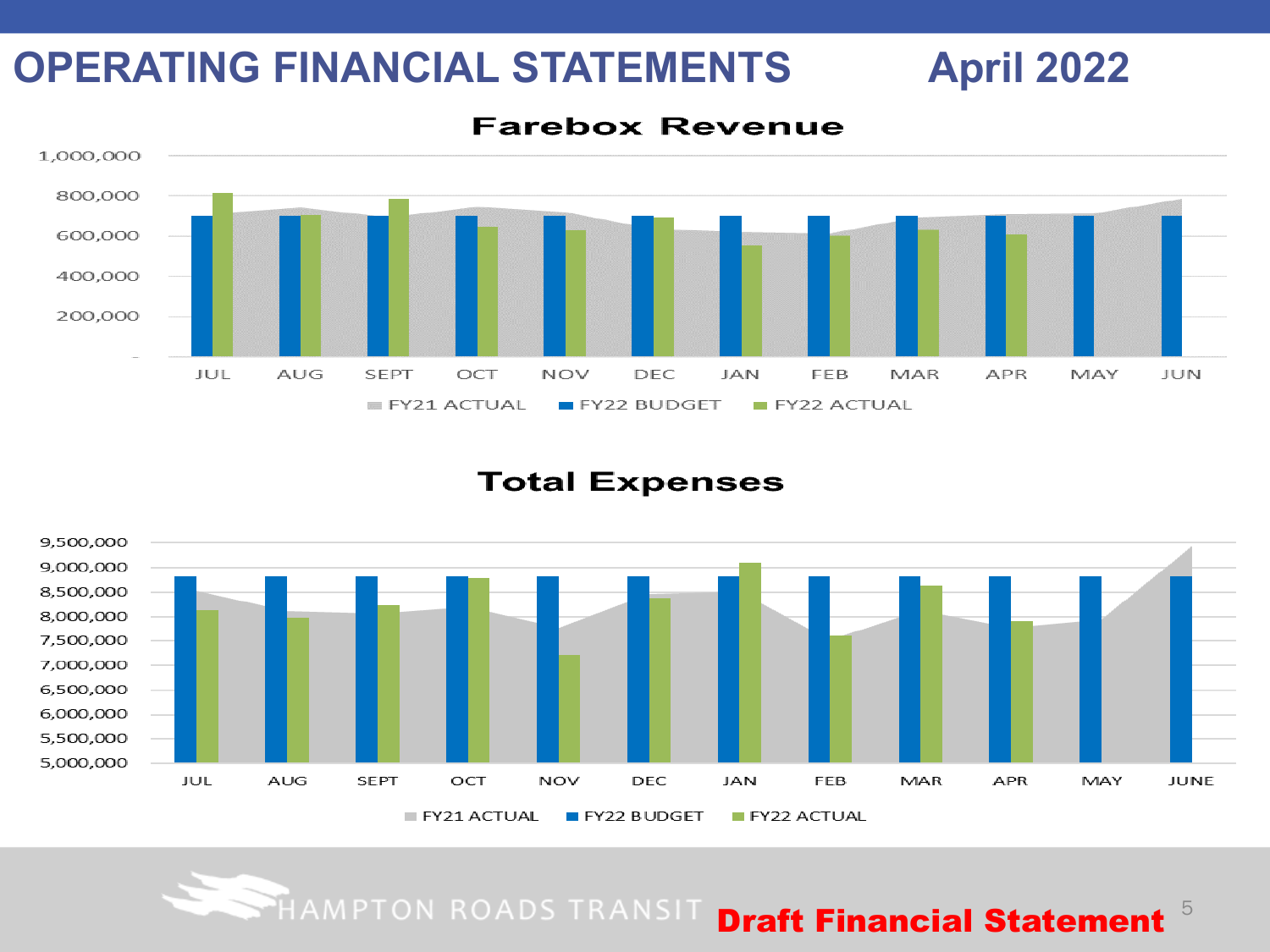# **OPERATING CROSSWALK April 2022**

| <b>YEAR-TO-DATE</b>                       |               |                 |                     |                                                 |  |                 |  |  |  |
|-------------------------------------------|---------------|-----------------|---------------------|-------------------------------------------------|--|-----------------|--|--|--|
| <b>FISCAL YEAR 2022</b>                   |               | <b>ACTUAL</b>   | <b>ACTUAL</b>       | <b>ACTUAL</b>                                   |  | <b>VARIANCE</b> |  |  |  |
| (Dollars in Thousands)                    | <b>BUDGET</b> | <b>LOCALITY</b> | <b>NON-LOCALITY</b> | <b>CONSOLIDATED</b>                             |  | $+ / (-)$       |  |  |  |
| <b>REVENUE</b>                            |               |                 |                     |                                                 |  |                 |  |  |  |
| Passenger Revenue                         | \$<br>7,035.0 | \$<br>6,248.6   | \$<br>458.8         | \$<br>6,707.4                                   |  | \$<br>(327.6)   |  |  |  |
| <b>Advertising Revenue</b>                | \$<br>895.8   | \$<br>916.9     | \$<br>59.5          | \$<br>976.4                                     |  | \$<br>80.6      |  |  |  |
| <b>Other Transportation Revenue</b>       | \$<br>1,945.7 | \$              | \$<br>2,024.8       | \$<br>2,024.8                                   |  | \$<br>79.1      |  |  |  |
| Non-Transportation Revenue                | \$<br>50.0    | \$<br>45.7      | \$<br>24.4          | \$<br>70.1                                      |  | \$<br>20.1      |  |  |  |
| Federal Funding (PM 5307/5337)            | \$18,378.1    | \$14,321.1      | \$                  | \$<br>14,321.1                                  |  | \$<br>(4,057.0) |  |  |  |
| HRRTF <sup>1</sup>                        | \$<br>4,775.1 | \$              | \$<br>2,900.9       | \$<br>2,900.9                                   |  | \$<br>(1,874.2) |  |  |  |
| <b>State Funding</b>                      | \$17,865.3    | \$21,934.5      | \$                  | \$<br>21,934.5                                  |  | \$<br>4,069.2   |  |  |  |
| <b>Local Funding</b>                      | \$37,246.8    | \$37,246.8      | \$                  | \$<br>37,246.8                                  |  | \$              |  |  |  |
| <b>TOTAL REVENUE:</b>                     | \$88,191.8    | \$80,713.6      | \$<br>5,468.4       | \$<br>86,182.0                                  |  | \$<br>(2,009.8) |  |  |  |
|                                           |               |                 |                     |                                                 |  |                 |  |  |  |
| <b>EXPENSE</b>                            |               |                 |                     |                                                 |  |                 |  |  |  |
| <b>Personnel Services</b>                 | \$56,388.2    | \$ 51,601.7     | \$<br>3,617.6       | \$<br>55,219.3                                  |  | \$<br>1,168.9   |  |  |  |
| <b>Services</b>                           | \$11,179.0    | \$<br>7,851.8   | \$<br>550.5         | \$<br>8,402.3                                   |  | \$<br>2,776.7   |  |  |  |
| Materials & Supplies                      | \$<br>8,375.6 | \$<br>7,202.3   | \$<br>504.9         | \$<br>7,707.2                                   |  | \$<br>668.4     |  |  |  |
| <b>Utilities</b>                          | \$<br>954.6   | \$<br>848.9     | \$<br>59.5          | \$<br>908.4                                     |  | \$<br>46.2      |  |  |  |
| Casualties & Liabilities                  | \$<br>3,161.3 | \$<br>3,251.7   | \$<br>227.9         | \$<br>3,479.6                                   |  | \$<br>(318.3)   |  |  |  |
| <b>Purchased Transportation</b>           | \$<br>6,771.4 | \$<br>5,117.3   | \$<br>358.8         | \$<br>5,476.1                                   |  | \$<br>1,295.3   |  |  |  |
| <b>Other Miscellaneous Expenses</b>       | \$<br>1,361.7 | \$<br>1,033.8   | \$<br>72.5          | \$<br>1,106.3                                   |  | \$<br>255.4     |  |  |  |
| <b>TOTAL EXPENSE:</b>                     | \$88,191.8    | \$76,907.5      | \$<br>5,391.7       | $\overline{\boldsymbol{\varsigma}}$<br>82,299.2 |  | \$<br>5,892.6   |  |  |  |
|                                           |               |                 |                     |                                                 |  |                 |  |  |  |
| <b>BUDGET STATUS TO DATE<sup>2</sup>:</b> | \$            | \$<br>3,806.1   | \$<br>76.7          | \$<br>3,882.8                                   |  | \$<br>3,882.8   |  |  |  |

1. Hampton Roads Regional Transit Funding for MAX, PCS and 15-minute increment.

2. Includes estimated year-to-date Locality Service Reliability Plan credit.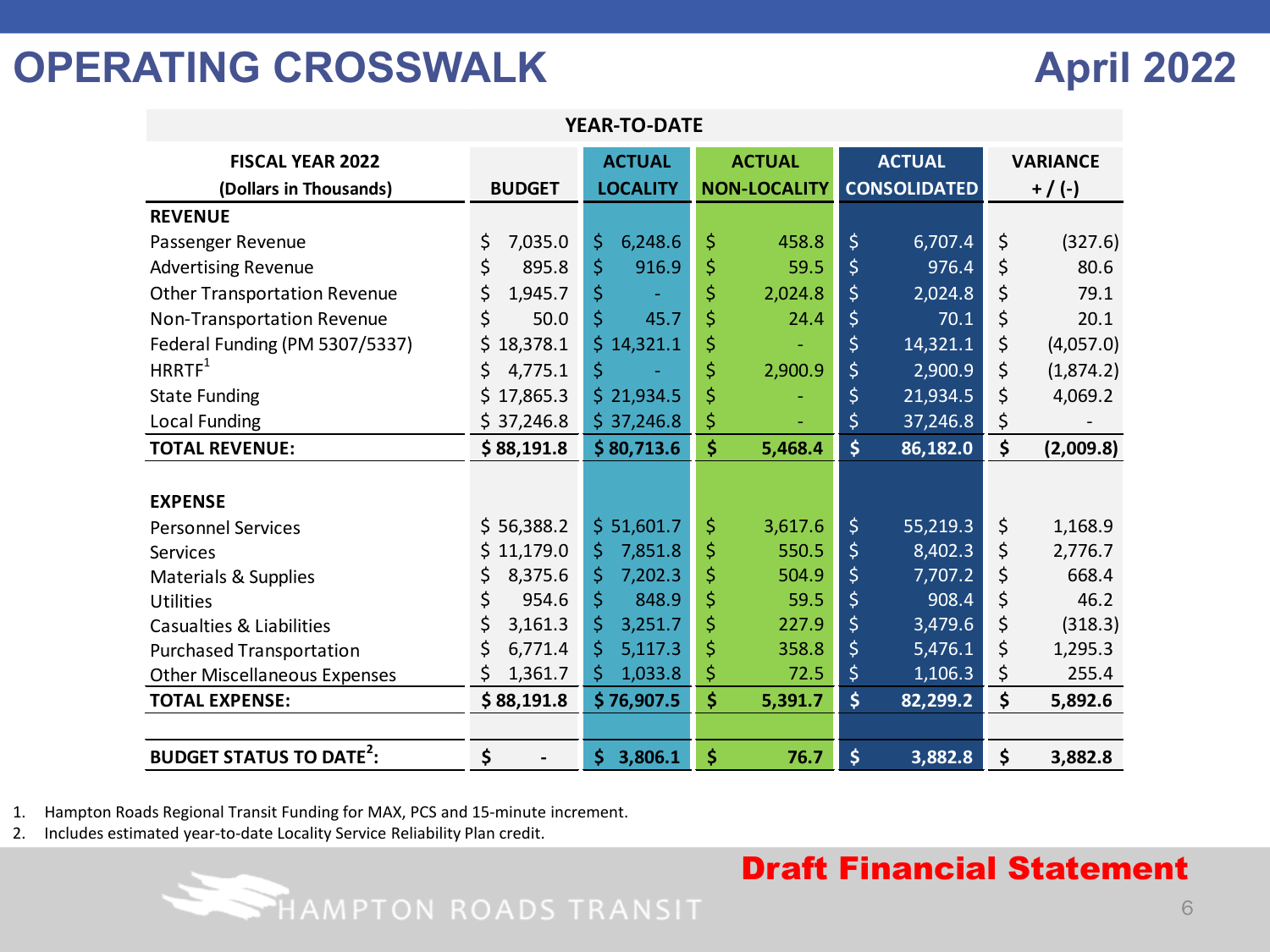|                                               | <b>TOTAL LOCALITY</b> |                     |               |         |                 |  |  |
|-----------------------------------------------|-----------------------|---------------------|---------------|---------|-----------------|--|--|
| <b>FISCAL YEAR 2022</b>                       | <b>ANNUAL</b>         | <b>YEAR-TO-DATE</b> |               |         |                 |  |  |
| (Dollars in Thousands)                        | <b>BUDGET</b>         | <b>BUDGET</b>       | <b>ACTUAL</b> |         | <b>VARIANCE</b> |  |  |
| <b>Locality Operating Share</b>               | \$44,696.1            | \$37,246.8          | \$37,246.8    | $\zeta$ |                 |  |  |
| <b>Plus: Local Farebox</b>                    | 7,676.7<br>S          | \$6,397.4           | \$6,248.6     | Ş       | (148.8)         |  |  |
| Locality Share - Sub-Total:                   | \$ 52,372.8           | \$43,644.2          | \$43,495.4    | $\zeta$ | (148.8)         |  |  |
| <b>Plus: Federal Aid</b>                      | \$22,053.7            | \$18,378.0          | \$14,321.1    | \$      | (4,056.9)       |  |  |
| <b>State Aid</b>                              | \$21,438.3            | \$17,865.3          | \$21,934.5    | \$      | 4,069.2         |  |  |
| <b>Total Revenue Contribution:</b>            | \$95,864.8            | \$79,887.5          | \$79,751.0    | $\zeta$ | (136.5)         |  |  |
| <b>Operating Expenses:</b>                    | \$95,864.8            | \$79,887.5          | \$75,944.9    | $\zeta$ | (3,942.6)       |  |  |
| Locality Budget Status to Date <sup>1</sup> : |                       |                     |               |         | \$3,806.1       |  |  |
| <b>KPI</b>                                    |                       |                     |               |         |                 |  |  |
| <b>Farebox Recovery:</b>                      |                       | 8.0%                | 8.2%          |         |                 |  |  |
| Farebox % of Budgeted Expense:                |                       |                     | 7.8%          |         |                 |  |  |

1. Includes estimated year-to-date Locality Service Reliability Plan credit.

HAMPTON ROADS TRANSIT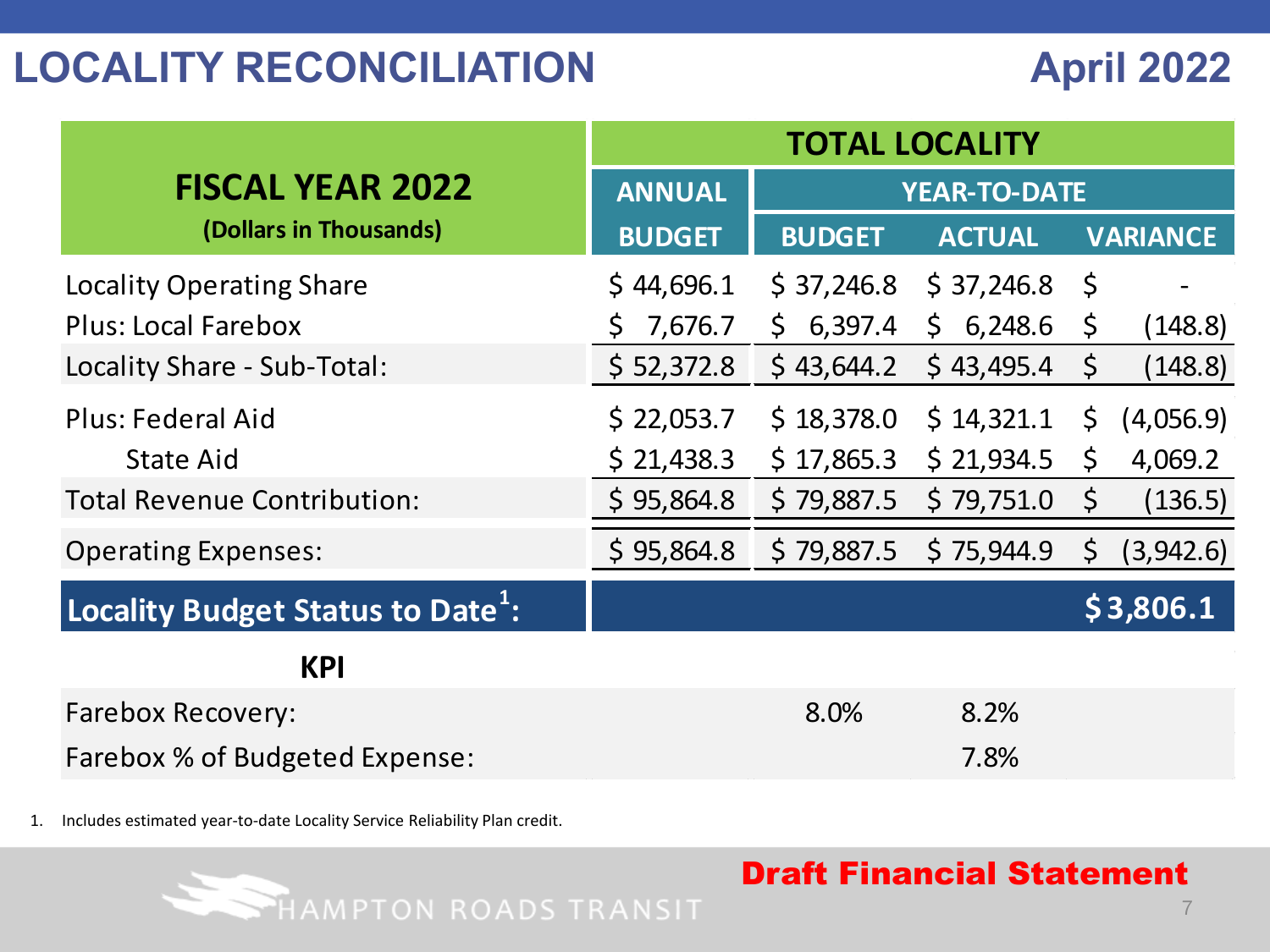|                                               |               | <b>CHESAPEAKE</b>   |                       |         |                 |  |  |  |
|-----------------------------------------------|---------------|---------------------|-----------------------|---------|-----------------|--|--|--|
| <b>FISCAL YEAR 2022</b>                       | <b>ANNUAL</b> | <b>YEAR-TO-DATE</b> |                       |         |                 |  |  |  |
| (Dollars in Thousands)                        | <b>BUDGET</b> | <b>BUDGET</b>       | <b>ACTUAL</b>         |         | <b>VARIANCE</b> |  |  |  |
| <b>Locality Operating Share</b>               | \$2,684.3     | \$2,237.0           | \$2,237.0             | \$      |                 |  |  |  |
| <b>Plus: Local Farebox</b>                    | 415.9<br>Ś.   | 346.6<br>Ś.         | 315.2<br>$\mathsf{S}$ | \$      | (31.4)          |  |  |  |
| Locality Share - Sub-Total:                   | \$3,100.2     | \$2,583.6           | \$2,552.2             | $\zeta$ | (31.4)          |  |  |  |
| Plus: Federal Aid                             | \$1,552.6     | \$1,293.8           | \$1,392.4             | \$      | 98.6            |  |  |  |
| <b>State Aid</b>                              | \$1,304.2     | \$1,086.8           | \$1,411.8             | \$      | 325.0           |  |  |  |
| <b>Total Revenue Contribution:</b>            | \$5,957.0     | \$4,964.2           | \$5,356.4             | $\zeta$ | 392.2           |  |  |  |
| <b>Operating Expenses:</b>                    | \$5,957.0     | \$4,964.2           | \$4,976.0             | $\zeta$ | 11.8            |  |  |  |
| Locality Budget Status to Date <sup>1</sup> : |               |                     |                       |         | 380.4           |  |  |  |
| <b>KPI</b>                                    |               |                     |                       |         |                 |  |  |  |
| <b>Farebox Recovery:</b>                      |               | 7.0%                | 6.3%                  |         |                 |  |  |  |
| Farebox % of Budgeted Expense:                |               |                     | 6.3%                  |         |                 |  |  |  |

1. Includes estimated year-to-date Locality Service Reliability Plan credit.

HAMPTON ROADS TRANSIT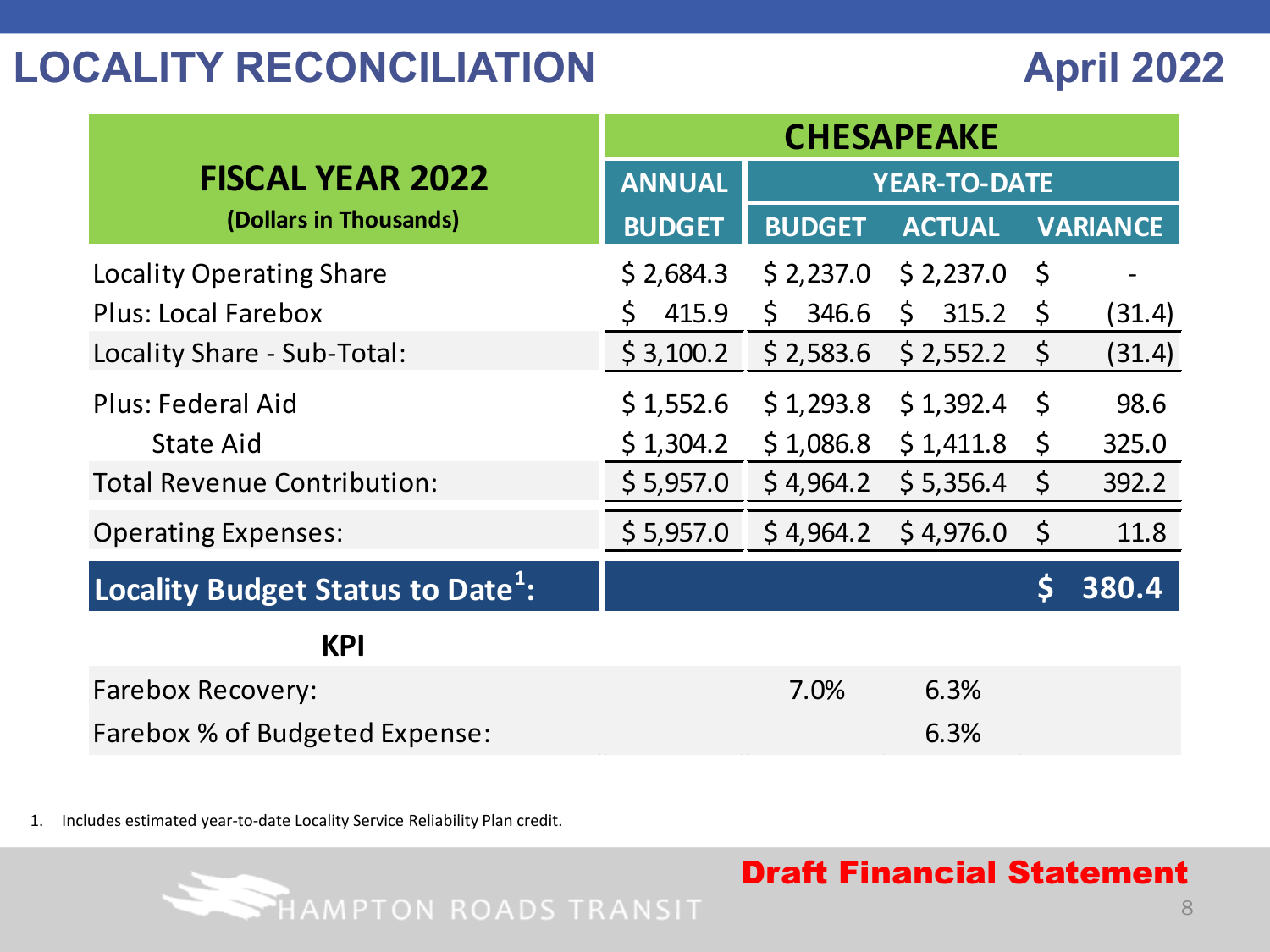| <b>FISCAL YEAR 2022</b>                       | <b>ANNUAL</b>      | <b>YEAR-TO-DATE</b> |               |             |                 |  |  |
|-----------------------------------------------|--------------------|---------------------|---------------|-------------|-----------------|--|--|
| (Dollars in Thousands)                        | <b>BUDGET</b>      | <b>BUDGET</b>       | <b>ACTUAL</b> |             | <b>VARIANCE</b> |  |  |
| <b>Locality Operating Share</b>               | \$<br>4,648.3      | \$3,873.6           | \$3,873.6     | - \$        |                 |  |  |
| <b>Plus: Local Farebox</b>                    | \$<br>814.9        | 679.1<br>\$         | 574.4<br>\$   | $\zeta$     | (104.7)         |  |  |
| Locality Share - Sub-Total:                   | $\zeta$<br>5,463.2 | \$4,552.7           | \$4,448.0     | $\varsigma$ | (104.7)         |  |  |
| Plus: Federal Aid                             | \$<br>2,512.4      | \$2,093.6           | \$1,497.6     | $\zeta$     | (596.0)         |  |  |
| <b>State Aid</b>                              | 2,276.7<br>\$      | \$1,897.3           | \$2,205.4     | \$          | 308.1           |  |  |
| <b>Total Revenue Contribution:</b>            | \$10,252.3         | \$8,543.6           | \$8,151.0     | $\zeta$     | (392.6)         |  |  |
| <b>Operating Expenses:</b>                    | \$10,252.3         | \$8,543.6           | \$7,692.6     | $\zeta$     | (851.0)         |  |  |
| Locality Budget Status to Date <sup>1</sup> : |                    |                     |               | Ś           | 458.4           |  |  |
| <b>KPI</b>                                    |                    |                     |               |             |                 |  |  |
| <b>Farebox Recovery:</b>                      |                    | 7.9%                | 7.5%          |             |                 |  |  |
| Farebox % of Budgeted Expense:                |                    |                     | 6.7%          |             |                 |  |  |

1. Includes estimated year-to-date Locality Service Reliability Plan credit.

HAMPTON ROADS TRANSIT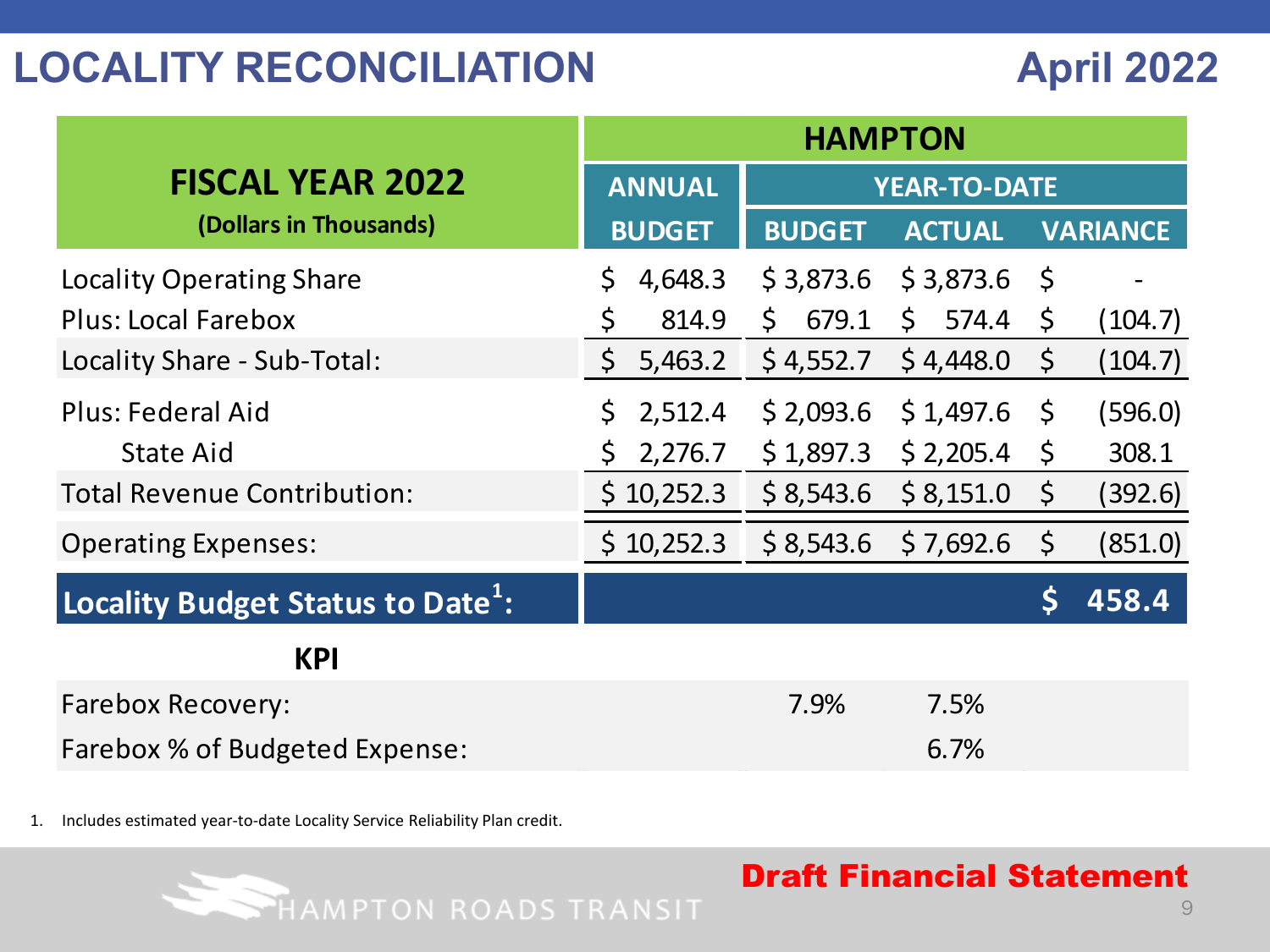| <b>FISCAL YEAR 2022</b>                       | <b>ANNUAL</b>      | <b>YEAR-TO-DATE</b>                                |                       |  |  |  |  |
|-----------------------------------------------|--------------------|----------------------------------------------------|-----------------------|--|--|--|--|
| (Dollars in Thousands)                        | <b>BUDGET</b>      | <b>BUDGET</b><br><b>ACTUAL</b>                     | <b>VARIANCE</b>       |  |  |  |  |
| <b>Locality Operating Share</b>               | 7,374.4<br>\$      | \$<br>\$6,145.3<br>6,145.3                         | $\zeta$               |  |  |  |  |
| <b>Plus: Local Farebox</b>                    | 1,468.5<br>\$      | \$<br>1,223.8<br>$\varsigma$<br>972.2              | \$<br>(251.6)         |  |  |  |  |
| Locality Share - Sub-Total:                   | $\zeta$<br>8,842.9 | $\mathsf{S}$<br>7,369.1<br>$\mathsf{S}$<br>7,117.5 | \$<br>(251.6)         |  |  |  |  |
| <b>Plus: Federal Aid</b>                      | \$<br>3,790.0      | 3,158.3<br>2,086.5<br>\$<br>$\mathsf{S}$           | \$ (1,071.8)          |  |  |  |  |
| State Aid                                     | 3,639.9<br>S       | \$<br>3,033.3<br>3,477.1<br>$\mathsf{S}$           | $\mathsf{S}$<br>443.8 |  |  |  |  |
| <b>Total Revenue Contribution:</b>            | \$16,272.8         | \$13,560.7<br>\$12,681.1                           | \$<br>(879.6)         |  |  |  |  |
| <b>Operating Expenses:</b>                    | \$16,272.8         | \$13,560.7<br>\$12,045.7                           | \$<br>(1, 515.0)      |  |  |  |  |
| Locality Budget Status to Date <sup>1</sup> : |                    |                                                    | 635.4                 |  |  |  |  |
| <b>KPI</b>                                    |                    |                                                    |                       |  |  |  |  |
| <b>Farebox Recovery:</b>                      |                    | 9.0%<br>8.1%                                       |                       |  |  |  |  |
| Farebox % of Budgeted Expense:                |                    | 7.2%                                               |                       |  |  |  |  |

1. Includes estimated year-to-date Locality Service Reliability Plan credit.

HAMPTON ROADS TRANSIT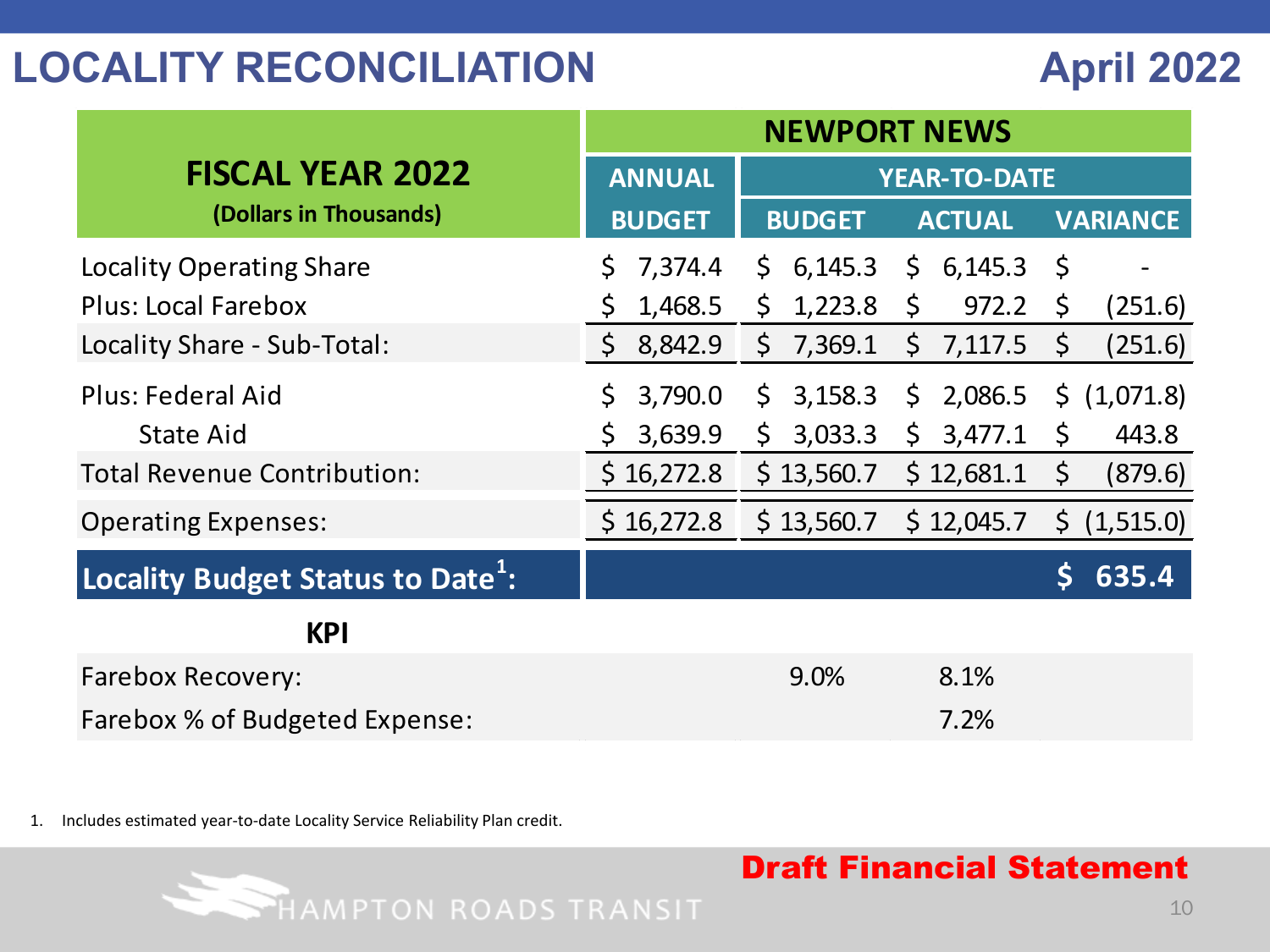|                                               | <b>NORFOLK</b> |                         |                         |             |                 |  |
|-----------------------------------------------|----------------|-------------------------|-------------------------|-------------|-----------------|--|
| <b>FISCAL YEAR 2022</b>                       | <b>ANNUAL</b>  |                         | <b>YEAR-TO-DATE</b>     |             |                 |  |
| (Dollars in Thousands)                        | <b>BUDGET</b>  | <b>BUDGET</b>           | <b>ACTUAL</b>           |             | <b>VARIANCE</b> |  |
| <b>Locality Operating Share</b>               | \$19,408.4     | \$16,173.7              | \$16,173.7              | \$          |                 |  |
| <b>Plus: Local Farebox</b>                    | 3,320.4<br>S   | 2,767.0<br>$\mathsf{S}$ | \$2,907.4               | \$          | 140.4           |  |
| Locality Share - Sub-Total:                   | \$22,728.8     | \$18,940.7              | \$19,081.1              | $\varsigma$ | 140.4           |  |
| Plus: Federal Aid                             | \$<br>8,592.8  | 7,160.7<br>\$           | 4,826.4<br>$\mathsf{S}$ | $\zeta$     | (2, 334.3)      |  |
| <b>State Aid</b>                              | 9,110.2<br>\$. | \$7,591.8               | \$9,274.9               | \$          | 1,683.1         |  |
| <b>Total Revenue Contribution:</b>            | \$40,431.8     | \$33,693.2              | \$33,182.4              | $\zeta$     | (510.8)         |  |
| <b>Operating Expenses:</b>                    | \$40,431.8     | \$33,693.2              | \$31,893.3              | $\zeta$     | (1,799.9)       |  |
| Locality Budget Status to Date <sup>1</sup> : |                |                         |                         |             | \$1,289.1       |  |
| <b>KPI</b>                                    |                |                         |                         |             |                 |  |
| <b>Farebox Recovery:</b>                      |                | 8.2%                    | 9.1%                    |             |                 |  |
| Farebox % of Budgeted Expense:                |                |                         | 8.6%                    |             |                 |  |

1. Includes estimated year-to-date Locality Service Reliability Plan credit.

HAMPTON ROADS TRANSIT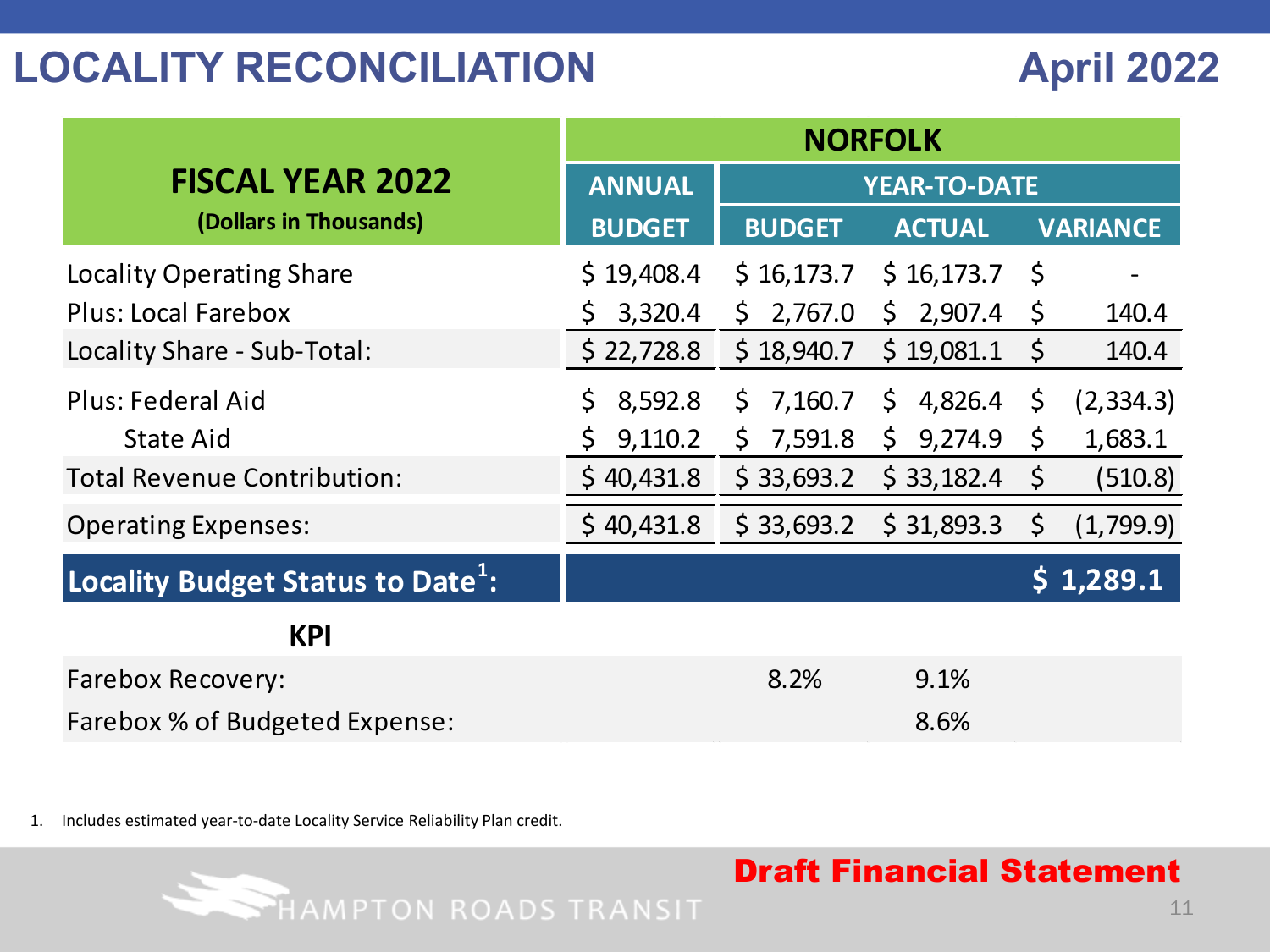|                                               | <b>PORTSMOUTH</b> |               |                       |             |                 |  |
|-----------------------------------------------|-------------------|---------------|-----------------------|-------------|-----------------|--|
| <b>FISCAL YEAR 2022</b>                       | <b>ANNUAL</b>     |               | <b>YEAR-TO-DATE</b>   |             |                 |  |
| (Dollars in Thousands)                        | <b>BUDGET</b>     | <b>BUDGET</b> | <b>ACTUAL</b>         |             | <b>VARIANCE</b> |  |
| <b>Locality Operating Share</b>               | \$2,834.9         | \$2,362.4     | \$2,362.4             | \$          |                 |  |
| <b>Plus: Local Farebox</b>                    | 514.3<br>S        | 428.6<br>\$   | 411.6<br>$\mathsf{S}$ | \$.         | (17.0)          |  |
| Locality Share - Sub-Total:                   | \$3,349.2         | \$2,791.0     | \$2,774.0             | $\varsigma$ | (17.0)          |  |
| Plus: Federal Aid                             | \$1,684.1         | \$1,403.4     | \$1,380.8             | $\zeta$     | (22.6)          |  |
| <b>State Aid</b>                              | \$1,415.5         | \$1,179.6     | \$1,518.7             | $\zeta$     | 339.1           |  |
| <b>Total Revenue Contribution:</b>            | \$6,448.8         | \$5,374.0     | \$5,673.5             | \$          | 299.5           |  |
| <b>Operating Expenses:</b>                    | \$6,448.8         | \$5,374.0     | \$5,341.7             | $\zeta$     | (32.3)          |  |
| Locality Budget Status to Date <sup>1</sup> : |                   |               |                       |             | 331.8           |  |
| <b>KPI</b>                                    |                   |               |                       |             |                 |  |
| <b>Farebox Recovery:</b>                      |                   | 8.0%          | 7.7%                  |             |                 |  |
| Farebox % of Budgeted Expense:                |                   |               | 7.7%                  |             |                 |  |

1. Includes estimated year-to-date Locality Service Reliability Plan credit.

HAMPTON ROADS TRANSIT